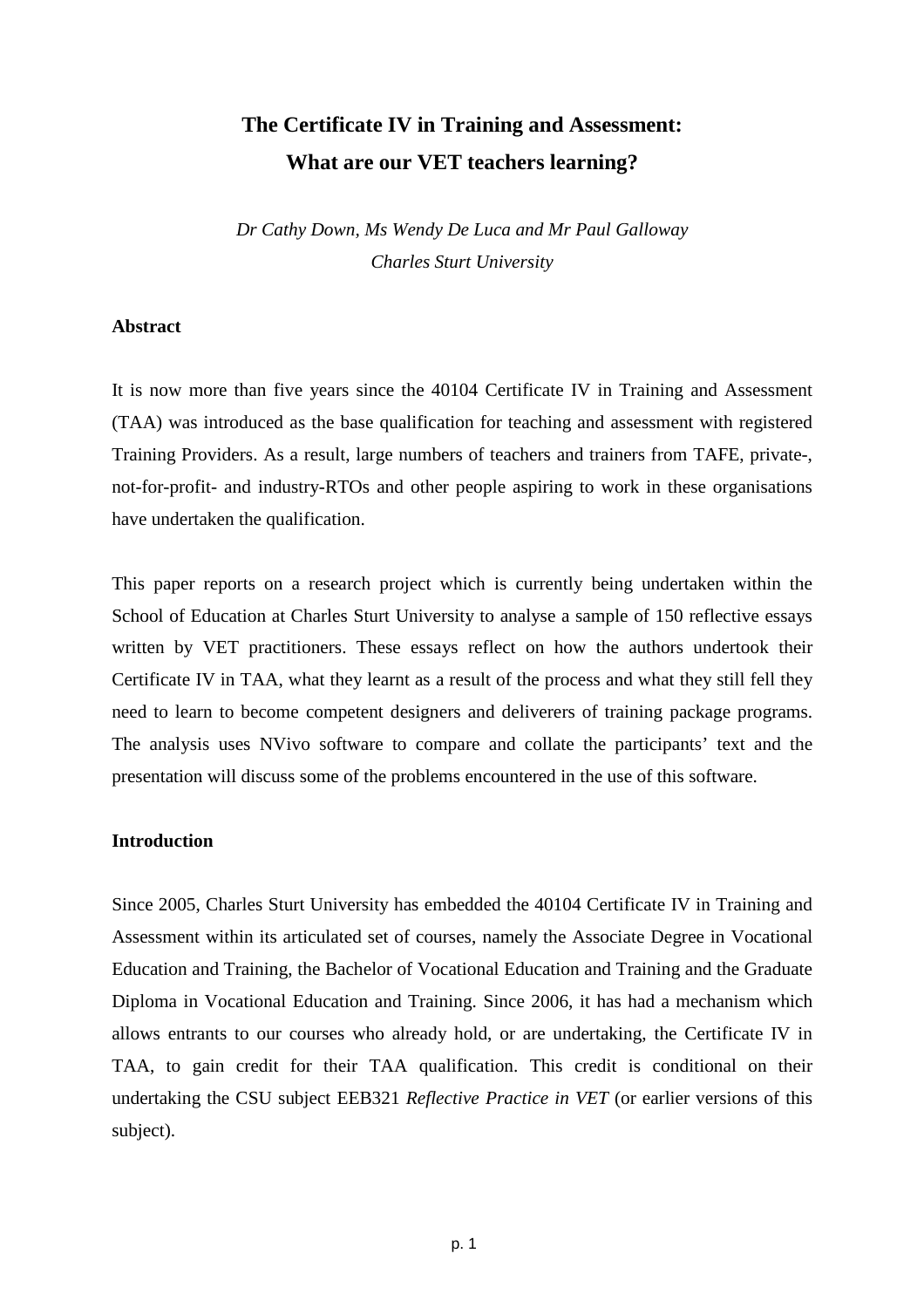As its name suggests, this subject is concerned with the development , and enhancement, of our students' capacity to critically reflect on their vocational education and training practice against both theoretical concepts and measures of good practice. This task reflects our conviction that habits of critical reflection are essential to experiential learning and of making sense, and deriving meaning from, our everyday practice.

The first assessment task in this subject asks students to reflect on their experience of undertaking their Certificate IV in Training and Assessment through a Registered Training Organisation. Our students responses to this assessment task provided food for thought about the both the variety of ways in which our students qualified for their Certificate IV in TAA and the differing values which they ascribed to their experience.

This gave us the idea that a systematic interrogation and analysis of these reflective essays could yield information of considerable value to the VET community. The Certificate IV in TAA was introduced in order to ensure that all VET practitioners had the basic skills needed to design, deliver and assess quality Training Package programs to their students and client groups. As VET practitioners, we need to know to what extent this objective is being achieved.

We then set about to act on our convictions. A project design was developed and agreed upon and both an application for Faculty Research Funding and an Ethics application were prepared and submitted through the correct university channels. Notification that our applications had been successful was soon forthcoming.

This paper outlines the literature review which was conducted to ensure that our research was aligned to the appropriate writings about both the nature of VET practice under a Training Package regime and the role of the Certificate IV in TAA in developing the expertise of VET practitioners. The Certificate IV in TAA was introduced as an essential strategy in ensuring that VET teaching and training practitioners understood their roles and possessed the necessary capabilities to design, deliver and assess programs which meet their students needs and prepared them for the skill and knowledge requirements for specific roles within their chosen industry setting. It then goes on to describe the research design and the role that the software package NVivo will play in helping us to systematically analyse the collected data.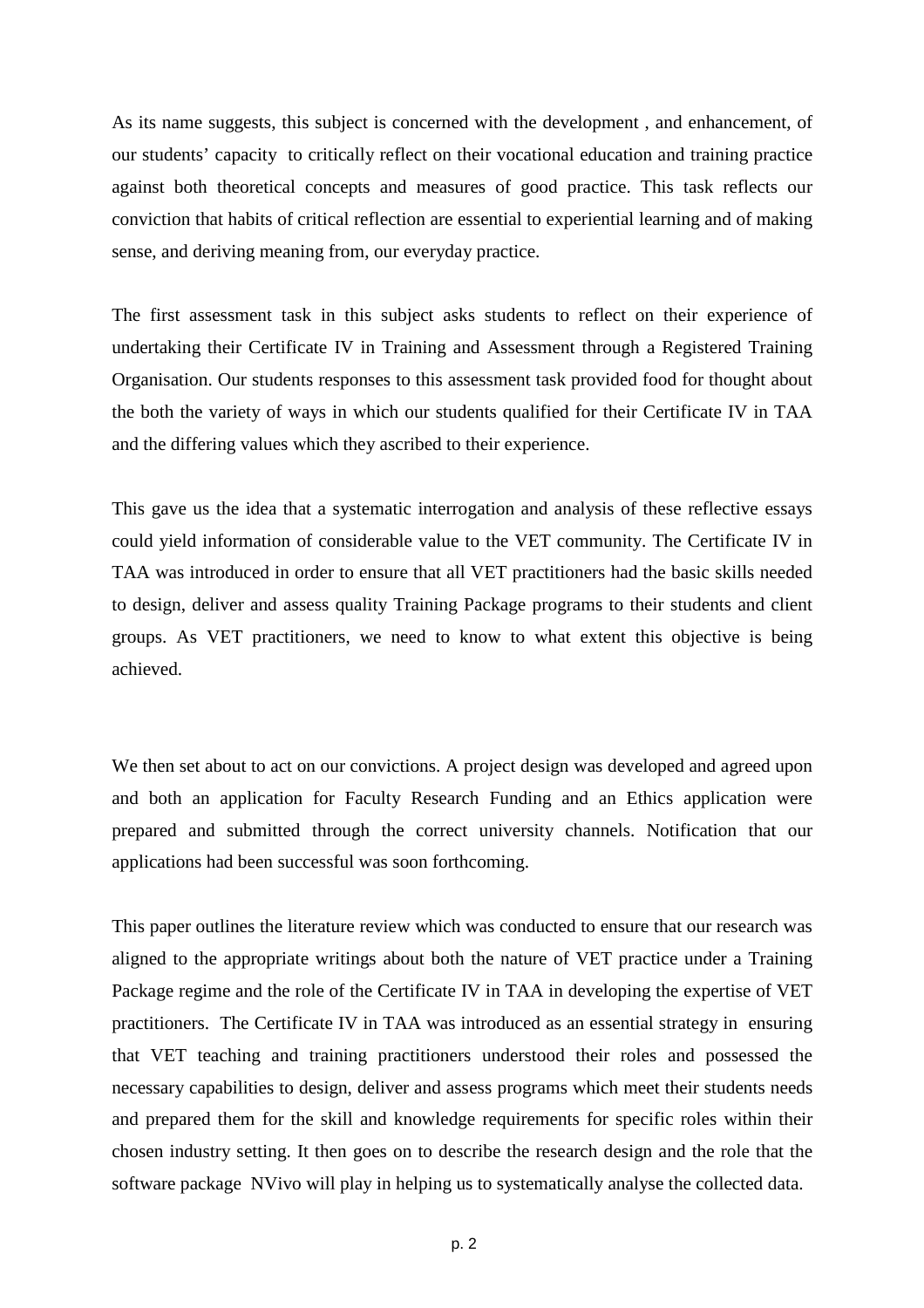Finally, as this project is still in the data collecting phase, an anecdotal discussion on some of the data which led to this research is included.

### **Literature review**

It is now more than four years since the Training and Assessment Training Package was endorsed and the process of ensuring that all VET practitioners involved in training and assessment acquired this qualification. The Certificate IV in TAA superseded the previous base qualification for VET practitioners, that is the BSZ 40198 Certificate IV in Assessment and Workplace Training. The rationale for the development of the new qualification is outlined in the following section.

## *The introduction of the 40104 Certificate IV in TAA*

The TAA40104 Certificate IV in Training and Assessment was endorsed on the 23 November 2004 by the National Training Quality Council (NSW Vocational Education and Training Accreditation Board, 2008, p. 5). It provided an opportunity to upgrade qualifications in the training and assessment area.

The Training Package was generally regarded by the Vocational Education and Training sector as an opportunity to lift the standard of qualification. Trainers and Assessors working in this sector previously completed a selection of the eight competencies offered in the BSZ40198. This qualification was typically marketed as a pathway in either training or assessment or both to potential employees of the VET sector.

Such approaches allowed for the BSZ to be delivered in very short periods of time. These timeframes were believed to have impacted on the quality of the BSZ qualification and the attitudes of those undertaking the training. Whilst the BSZ was designed and written as a workplace assessment and training qualification, its delivery often occurred in a classroom environment with the emphasis on classroom, rather than workplace learning and assessment and its relationship to the increasing number of Training Packages which were currently being endorsed and implemented was often not overt. Over time the BSZ qualification needed improvement thus the implementation of the TAA.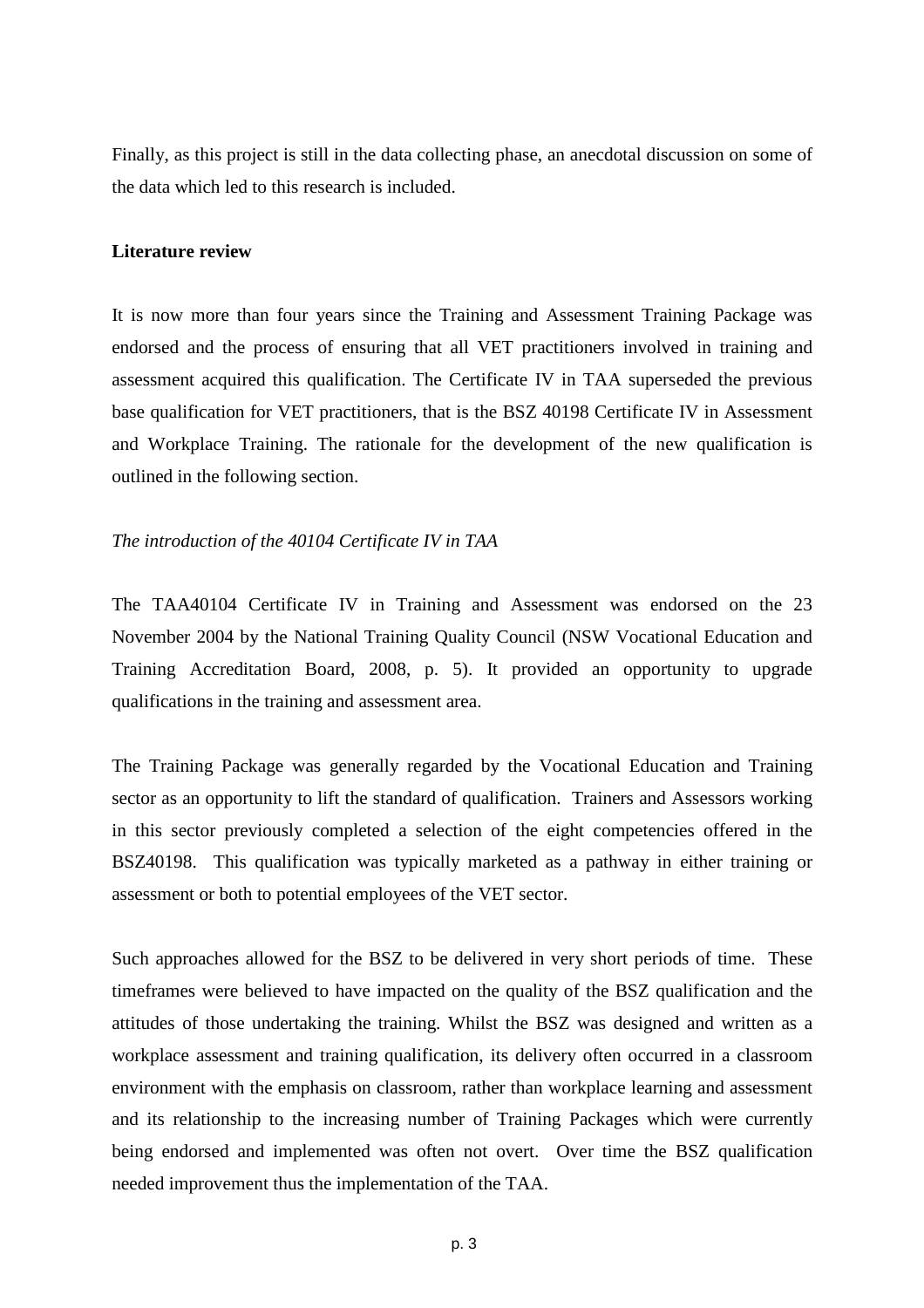The need for a broader and professional qualification was driven by industry and the development, endorsement and introduction of the TAA through the auspices of the Australian National Training Authority was designed to address that need.

#### *Relevant research*

The relative youth of the Certificate IV in TAA qualification means that only limited research has occurred to date. There is a current NCVER project being conducted by Berwyn Clayton, Andrea Bateman, Dave Meyers and Robert Bluer entitled *Practitioner expectations and experiences with the Certificate IV in Training and Assessment (TAA04).* This was commenced on 22 July 2008 and is expected to be completed by 30 September 2009. The purpose of this research is to gain a deeper understanding of the experiences and perceptions of representatives of the vocational education industry (as represented by teachers, trainers and RTO managers) about how the Certificate IV in Training and Assessment adds value to their skills in training and assessment. The CSU project is seen as being complementary to this project and the outcomes of the CSU research will be given to the NCVER researchers.

In 2007, the NSW Vocational Education and Training Accreditation Board (VETAB) reported on the outcomes of the NSW Vocational Education and Training Accreditation Board (VETAB) strategic audit of the TAA40104 Certificate IV in Training and Assessment in NSW. This document was compiled:

> in response to a number of concerns raised by stakeholders in the vocational education and training (VET) sector. The audit aimed to assemble a broad picture of the issues faced by registered training organisations (RTOs) in the training and assessment area and what strategies they had developed to manage the implementation of the TAA40104 qualification. The audit involved a number of phases including: the completion and analysis of an online RTO survey; determination of an audit sample; conduct of site audits; and preparation of this report. The audit identified areas of good practice as well as issues that need to be addressed through the continuous improvement process, which is an integral part of the Australian Quality Training Framework (AQTF) 2007.

(NSW VETAB, 2007, p. 1)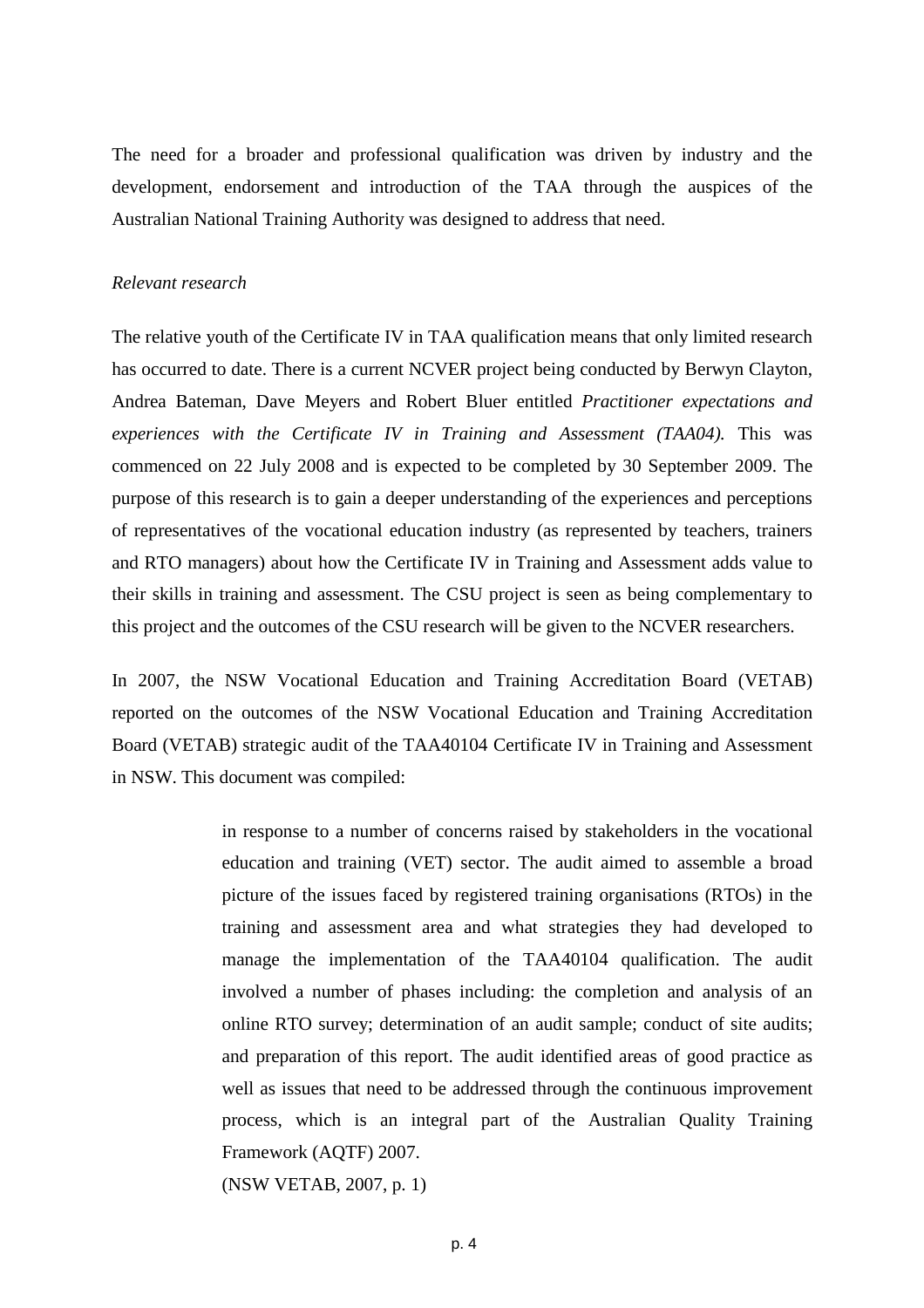The educational literature does contain a number of reports, articles and conference papers which report on research conducted on the relevance of the BSZ40198 Certificate IV in Assessment and Workplace Training to the needs of teachers and trainers within the VET community. These include work by Simons and Smith (2008, pp. 1, 37-38) in which the authors revisit their data to examine how the changes associated with the new qualification may affect our understanding of learners and learning.

Research by Bush and Smith (2004) explores some aspects of moves to a closer relationship between higher education and vocational education and training (VET) courses. Such relationships may involve credit transfer, formal articulation or embedding of VET qualifications within university qualifications. This research can be extrapolated to provide insights as to how these closer links can be made within a Certificate IV in TAA context. An evaluation of the BSZ 40198 Certificate IV in Assessment and Workplace Training (Hase & Saenger, 2003) provides useful findings which are applicable to the newer qualification. These include the need for VET practitioners to be able to use Training Packages flexibly and innovatively and the need to strengthen understanding in the VET community of different forms of workplace training and other forms of vocational education and training.

#### **Research design and methodology**

This research project is being undertaken by the Research in Vocational Education and Training (RIVET) group of Charles Sturt University. The project will be completed by the end of 2009 and aims to find out what impact the Certificate IV in Training and Assessment (TAA) has on practitioners in the vocational education and training (VET) sector.

The research team, consists of Dr Cathy Down, Ms Wendy De Luca , Mr Paul Galloway (all from CSU), Dr Jackie McManus from UNSW, and Professor Larry Smith from UNE. The project has provided the team with an opportunity to learn and use NVivo in a practical and useful application as well as giving us the opportunity to analyse data which is not readily available outside of CSU training environment.

The project seeks to investigate the experiences of a cohort of fairly recently appointed VET practitioners in undertaking their Certificate IV in Training and Assessment qualification. It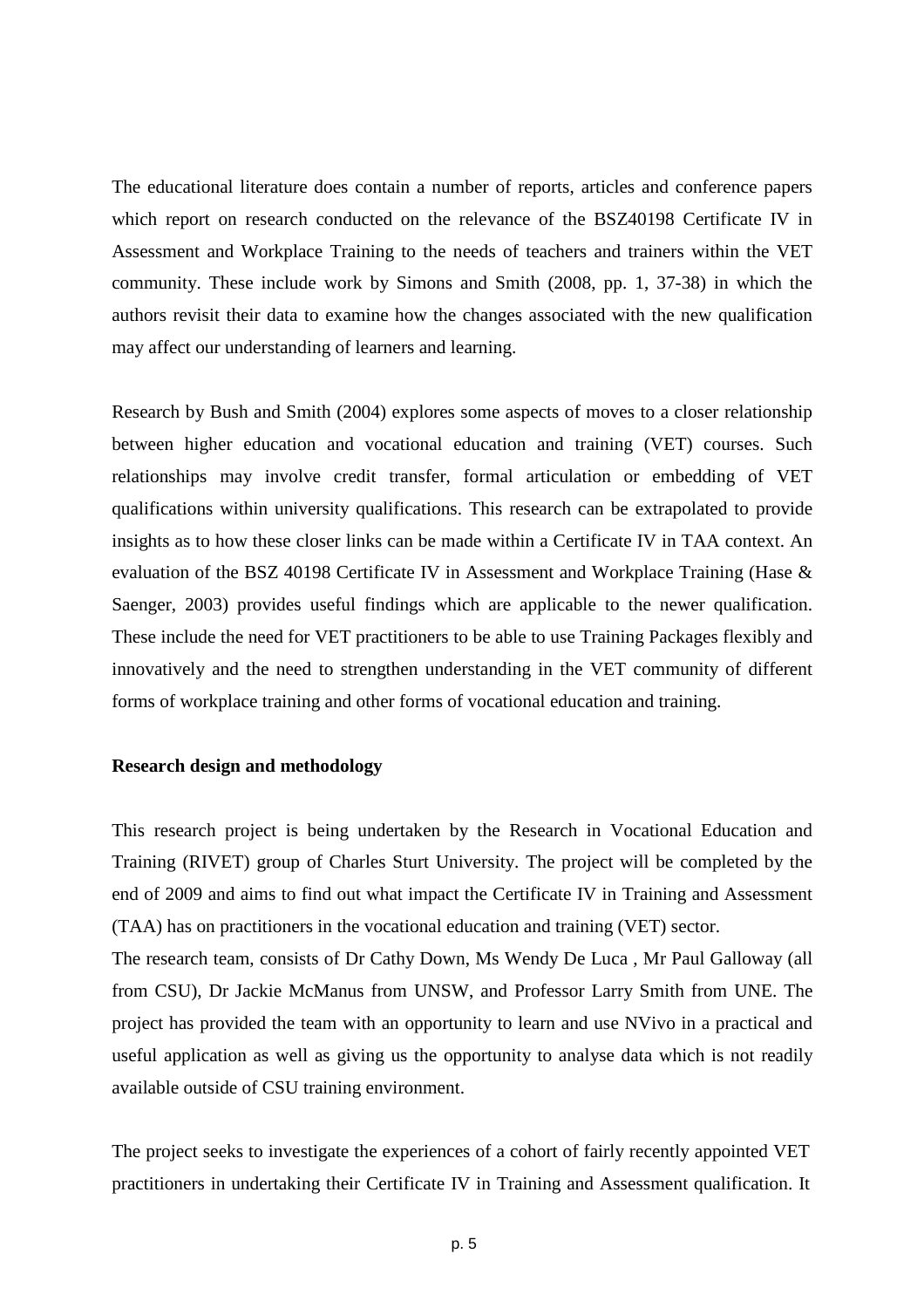is based on a serendipitous sample of VET practitioners who have undertaken studies towards an Associate Degree in, Bachelor of, or Graduate Diploma of Vocational Education and Training at Charles Sturt University. Whilst these students come from all States and Territories in Australia and include those working within TAFE Institutes, private and notfor-profit registered training organisations, government bodies and industry enterprises, they could not be considered a balanced sample. They do, however, provide a sufficient sample (300+) to report on the different ways in which they are obtaining their Certificate IV in TAA qualifications, what they feel they have learnt from the experience and the areas in which they still need further learning and development.

Participants have provided their views and experiences in relation to the Cert IV TAA via the personal reflection component of a previously submitted piece of work (Assessment Item 1) written as part of the subjects EEB221 or EEB440. Participation is therefore limited to those students who have successfully completed either EEB221 or EEB440.

The expected outcomes will be threefold:

- high quality analysis of students' experience of gaining their Cert IV in TAA(40104) qualification,
- comparison between different pathways to this qualification including RPL, gap training, group learning, individual (distance) learning and combinations of these processes, and
- analysed data and the outcome of a relevant literature search to form the basis of highquality journal articles.

## *Methodology*

The objective of the research was to use reflective data in order to investigate how relatively inexperienced VET practitioners are developing their practice and expertise. Because the research questions are closely aligned to the assignment questions which elicited the data, the data collection has been relatively straightforward. The use of NVivo and internal double checking of assigned categorisations will enable a rigorous analysis and result in high quality research outcomes. The use of two researchers from outside of the University, who are both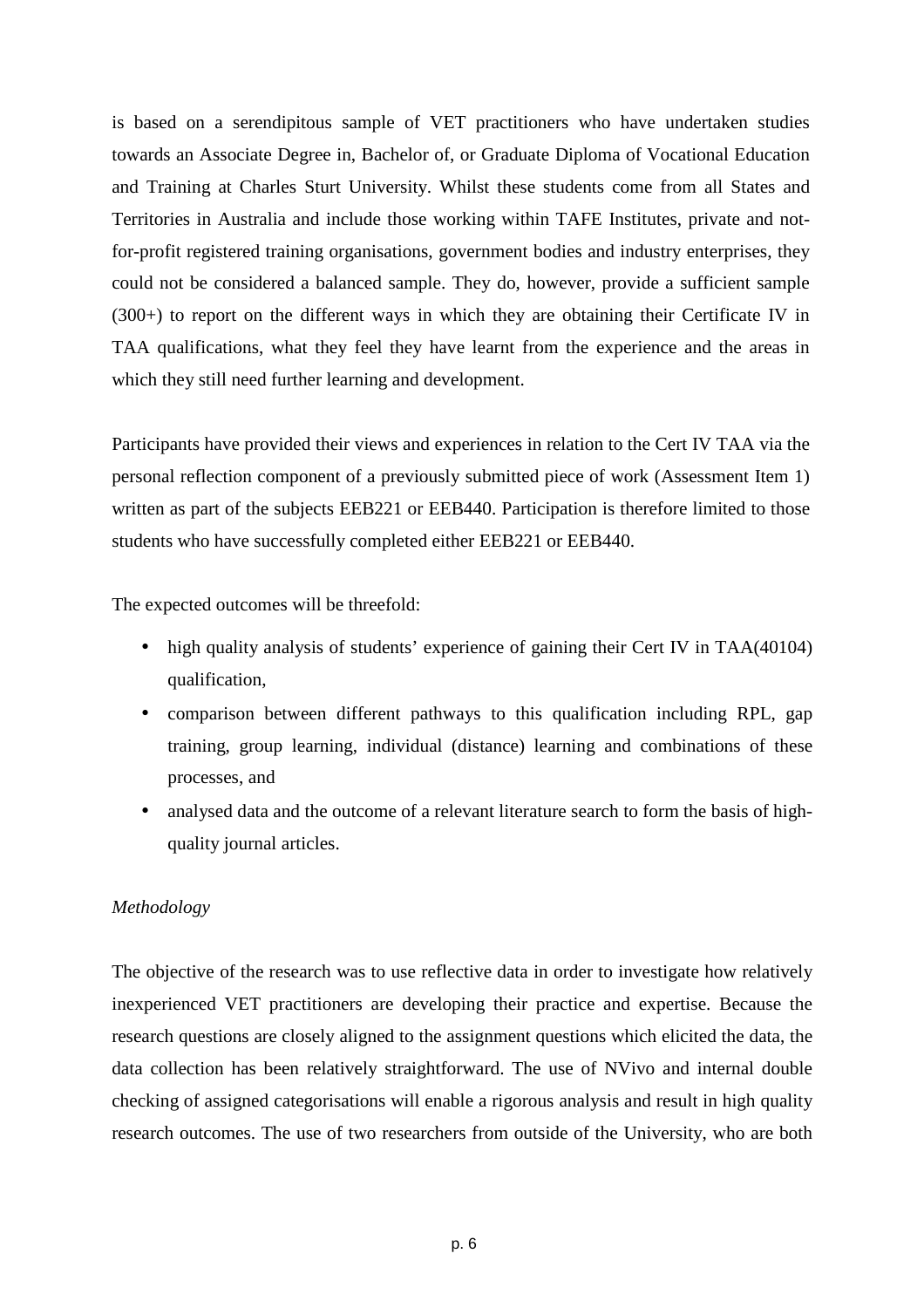knowledgeable about vocational education and training and are experienced researchers, with assist in providing sufficient objectivity to prevent contextual bias.

Two of the researchers in this project have already undertaken a five day training course on the use of NVivo in quantitative analysis. This has enabled the researchers to understand both the potential and limitations of NVivo to analyse text and to determine key themes which arise from that text. It also enables the researchers to link the use of SPSS in analysing demographic data, using descriptive statistics, with the emerging temes which arise from the NVivo analysis

In addition, this research project is intended to provide a "taster" for much more extensive research on the learning experiences of relatively inexperienced VET practitioners. As such it is seen as a precursor to a larger research project.

To date the project has commenced and a literature review has been completed. Data collection is currently being undertaken. Categorisation of data and analysis using NVivo is expected to be completed by mid- May 2009 and the formative and summative reporting is expected to be made by the end of June 2009. Preparation and submission of journal articles will occur throughout the rest of 2009.

#### *Research questions*

The qualitative analysis of the students' reflective essays will essentially follow the methods and conventions of narrative analysis. The data will be interrogated around the three research question on which this project is based. That is:

- 1. How did you undertake your TAA40104 Certificate IV in Training and Assessment?
- 2. What did you learn by undertaking this qualification?
- 3. What do you still consider you need to learn in order to work effectively as a VET practitioner?

These are also the questions which framed the participants' reflective essays. The coding for the analysis will be initially based on our current anecdotal "memory" from originally reading the students essays. This will be augmented as the data is processed and sorted. The following section looks at the anecdotal findings which have come from the assessment of the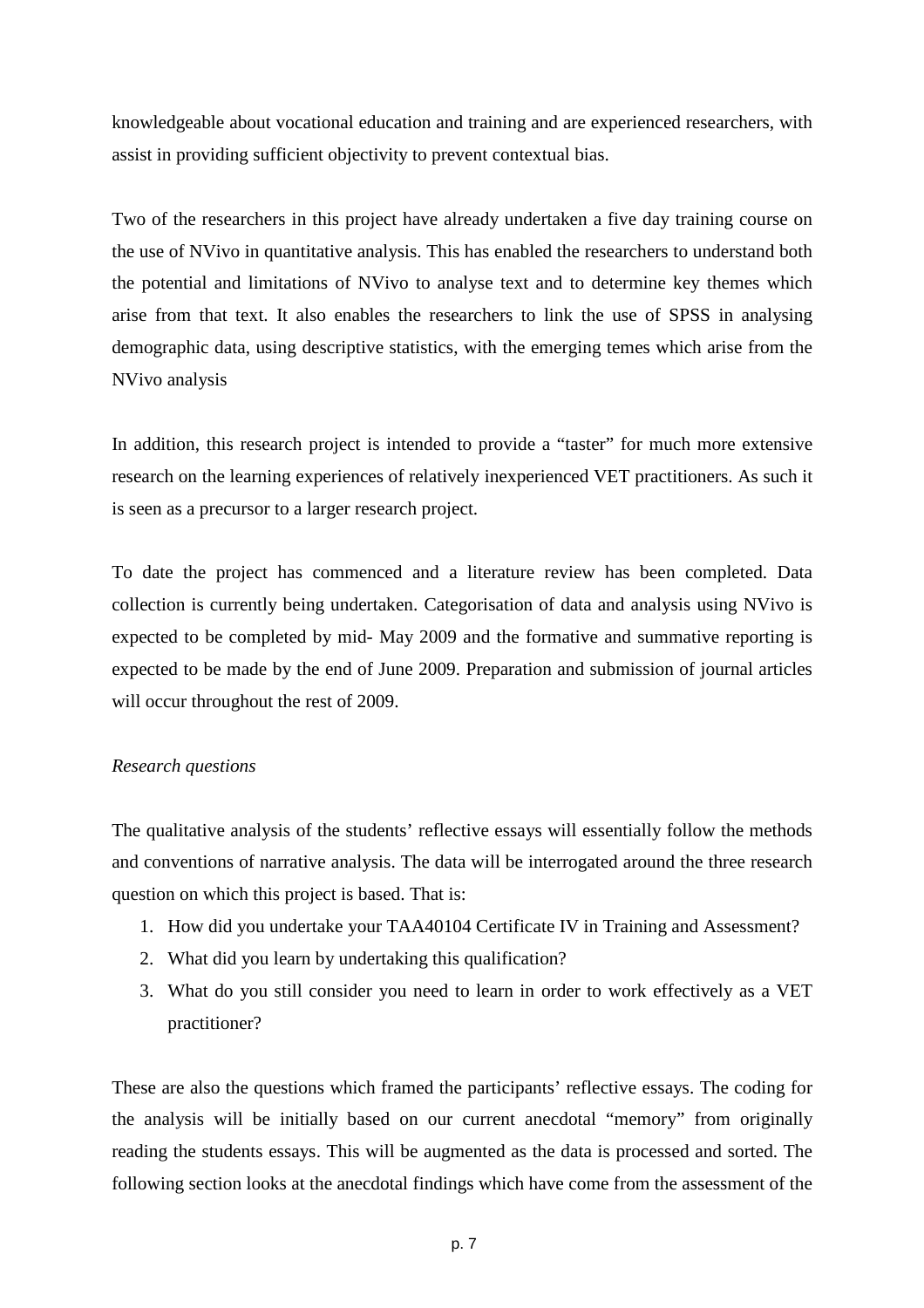students work during the two semesters of 2008. This will be compared with the content of earlier reflective essays during the data analysis using NVivo to ensure systemic and reliable analysis.

# **Anecdotal findings**

# *How did you undertake your TAA40104 Certificate IV in Training and Assessment?*

Students reported on having undertaken their Certificate IV in TAA in a variety of locations, modes and experiences. It appears that more students used the services of private RTOs in preference to undertaking their TAA qualification within a TAFE Institute/College or using not-for-profit or industry RTOs. This is a finding that will be tested during the analysis process. We also hope to see if this aspect of the data shows a trend over the period for which data has been collected.

A variety of modes were reported upon. These included:

- obtaining credit transfer for the BSZ40198 qualification
- obtaining the qualification by RPL only
- the use of group RPL processes
- traditional classroom delivery and assessment
- assessment through the presentation of evidence accompanied by distance gap training
- combinations of the above.

The students' reflections on their learning experiences also covered a wide range. Whilst many students reflected favourably on traditional classroom delivery and assessment experiences, the composition of the class group was often the subject of critical comments. These were generally related to wide differences in student ontology and their experience of working and teaching/training within VET. Other critical comments were directed towards the expertise of the trainer (both positive and negative), trainer expectations and students feelings of inclusion and exclusion from group processes.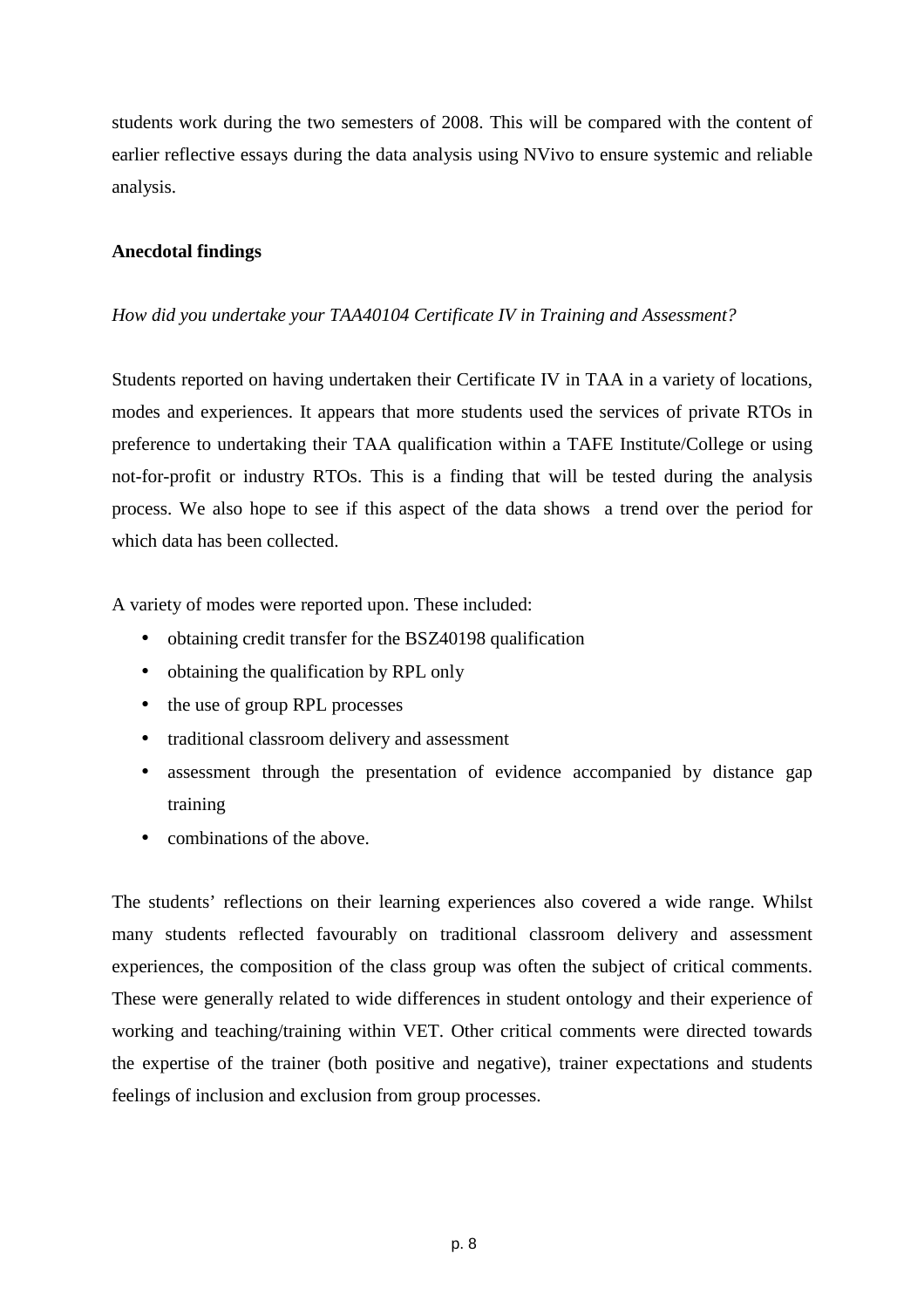Those students who gained their Certificate IV qualification through individual RPL processes appeared to be the most critical and least satisfied of the respondents. Many were appreciative of the experience but then reported that they hadn't learnt much or, worse still anything. Some of these recognised the potential of a RPL process to be a learning experience and expressed regret that this had not actually been the case.

On the other hand, those who gained their Certificate IV in TAA as a result of group RPL processes tended to be very positive about the experience. In general, they commented on the group interaction and support which helped them to identify past experiences as meeting performance outcomes and criteria and in finding appropriate evidence. This group also acknowledged that the process of working as a group to enable the whole group to reach a common goal was, in itself, a rich learning experience related to their VET practice. Discussing the different ways in which group members met the same performance criteria was often reported on as giving the participants a much deeper understanding of the process of evaluating evidence.

## *What did you learn by undertaking this qualification?*

The responses to this question were many and various. Some of this has already been reported on in the previous section. However, there were a disappointingly large number of participants who reported in the negative. This is worrying insofar as it either indicates that the Certificate IV in TAA is not living up to the expectations which the VET system has of it or that the program followed by these participants did not result in an enriching experience.

It is expected that the systematic analysis will shed some light on what students undertaking the Certificate IV in TAA are actually learning. This learning may be that dictated by the TAA Training package specifications, it may be part of the hidden curriculum of becoming part of a specific vocational community or it may be the process of making sense and meaning from personal experience. Whilst the Training Package specifies the bounded learning which is expected, any learning process will result in new discoveries or understandings which may lie outside of the specified curriculum.

Many of those who had undertaken their training in facilitated groups commented on the value of the facilitator as a role model. While much of this was complimentary of the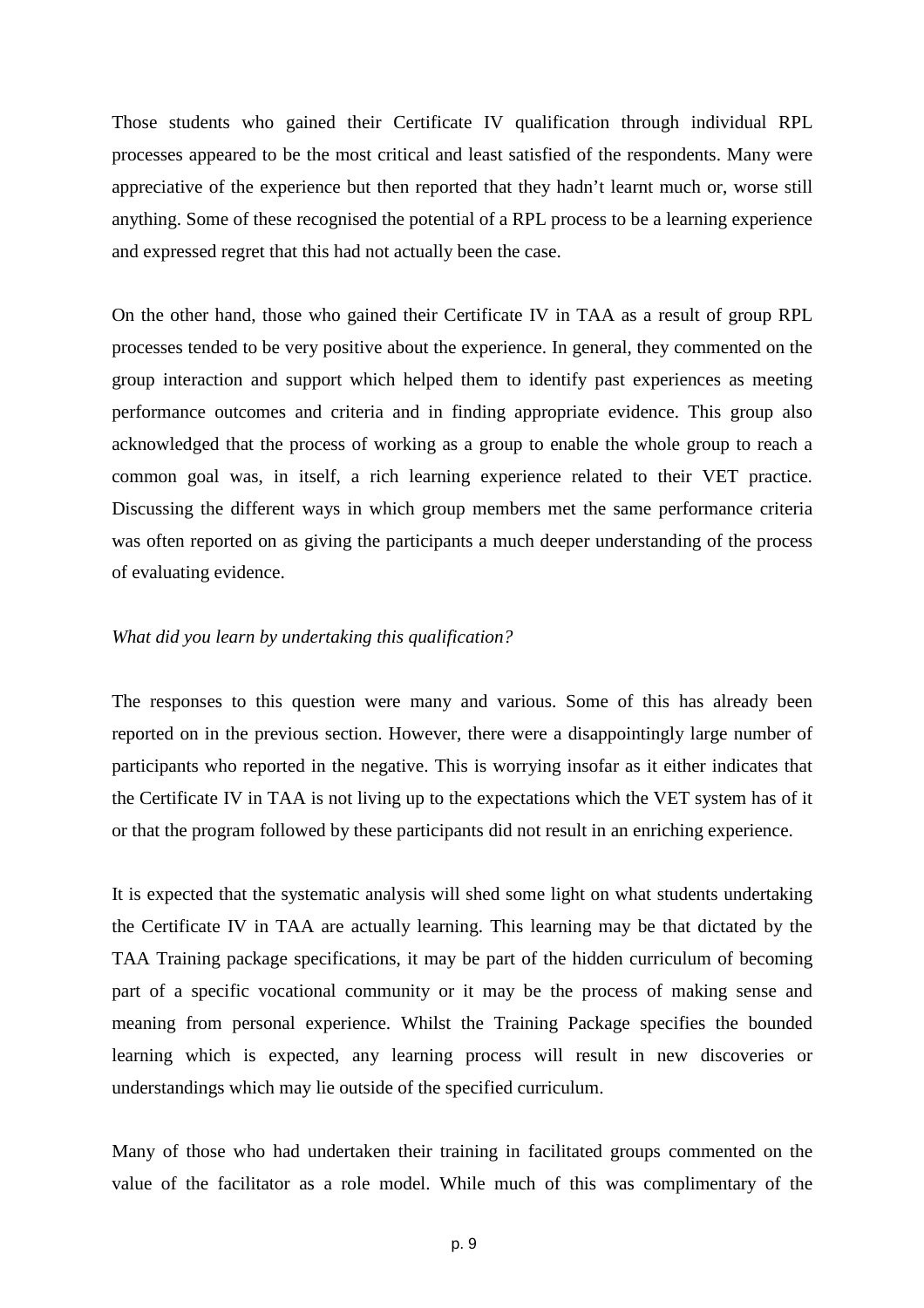facilitator, some reported that they hoped they would never teach/train by doing as their facilitator had. It is to be hoped that the systematic analysis will shed light on the value to learners of strong role models.

In the same vein, some learners reported that they had learnt from their fellow participants within a group situation. Other reported finding themselves being informally mentored. In both these situations, this was reported on as being a valued source of learning and professional development.

*What do you still consider you need to learn in order to work effectively as a VET practitioner?* 

The responses to this question are clearly very important: both to the participants themselves and to those of us involved in developing professional development experience for VET practitioners. It is expected, therefore, that the systematic narrative analysis of the participants' reflective essays will yield useful information both at the policy and practitioner level.

One issue which was raised was the ability of the participants to use Training Packages in innovative and flexible ways in order to design and deliver customised and contextualised programs to meet specific enterprise and industry training needs. Some of the research participants, particularly those from NSW, remarked that the emphasis had been more on working from existing programs and using existing resources. The ability of these practitioners to make Training Packages to 'sing and dance' (Down, 2002, p. 8) needs to be part of their on-going development.

Most of the participant reflections indicated that they were fully aware that the Certificate IV in TAA was a basic entry level qualification and that, as a VET practitioner, they would be involved in ongoing experiential learning throughout their VET careers. It is, however, hoped that the analysis of the data will provide specific answers to this question which will benefit those responsible for professional development policy and planning.